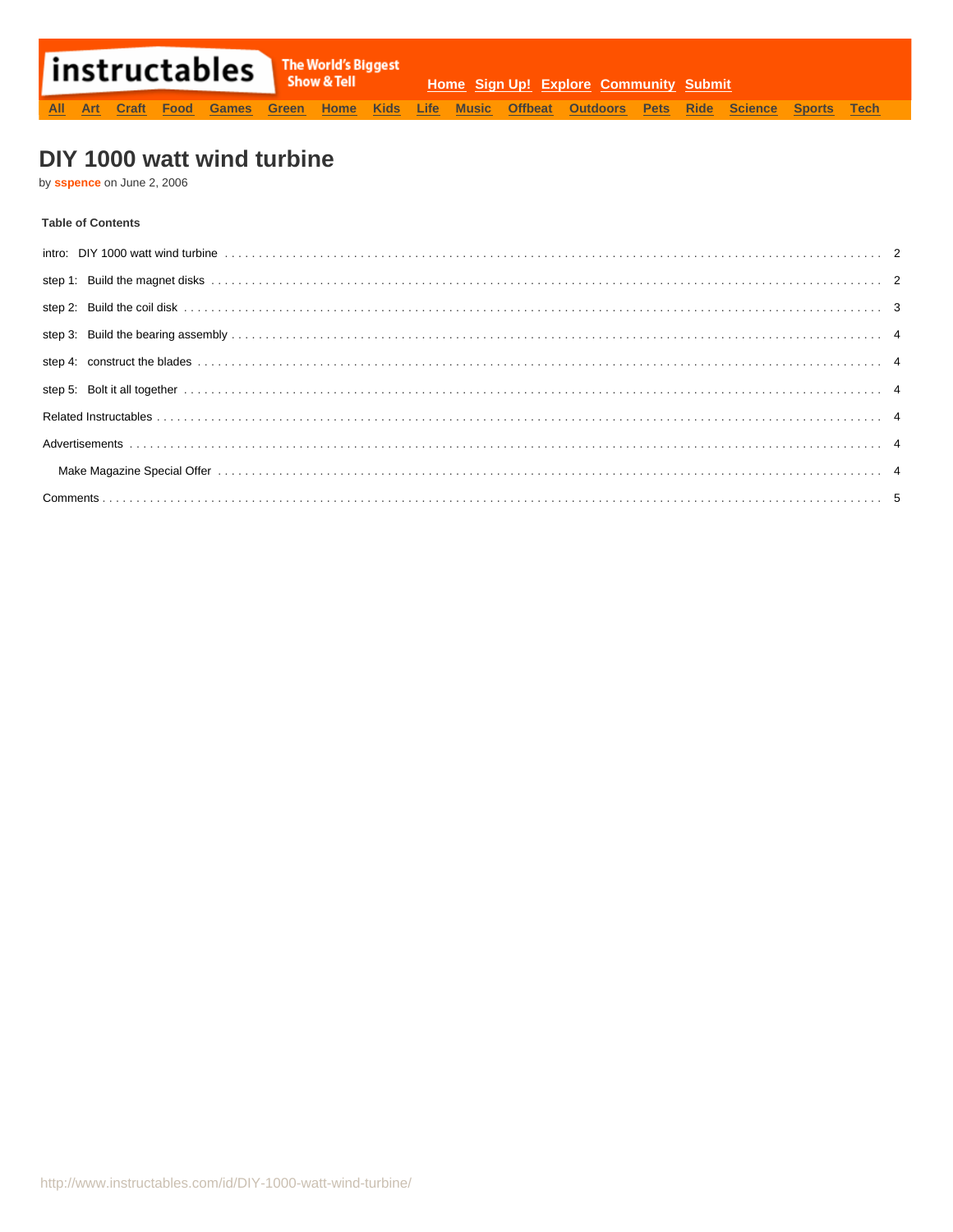## <span id="page-1-0"></span>**intro: DIY 1000 watt wind turbine**

We built a 1000 watt wind turbine to help charge the battery bank that powers our offgrid home. It's a permanent magnet alternator, generating 3 phase ac, rectified to dc, and fed to a charge controller. The magnets spin with the wind, the coils are fixed, so no brushes or slip rings necessary.



## **step 1: Build the magnet disks**

We had 12" steel disks hydro cut. We cut a template for mounting the magnets. Then we mounted 12 grade n50 magnets around the outside edge. We then built a form, and poured the resin with hardner.



http://www.instructables.com/id/DIY-1000-watt-wind-turbine/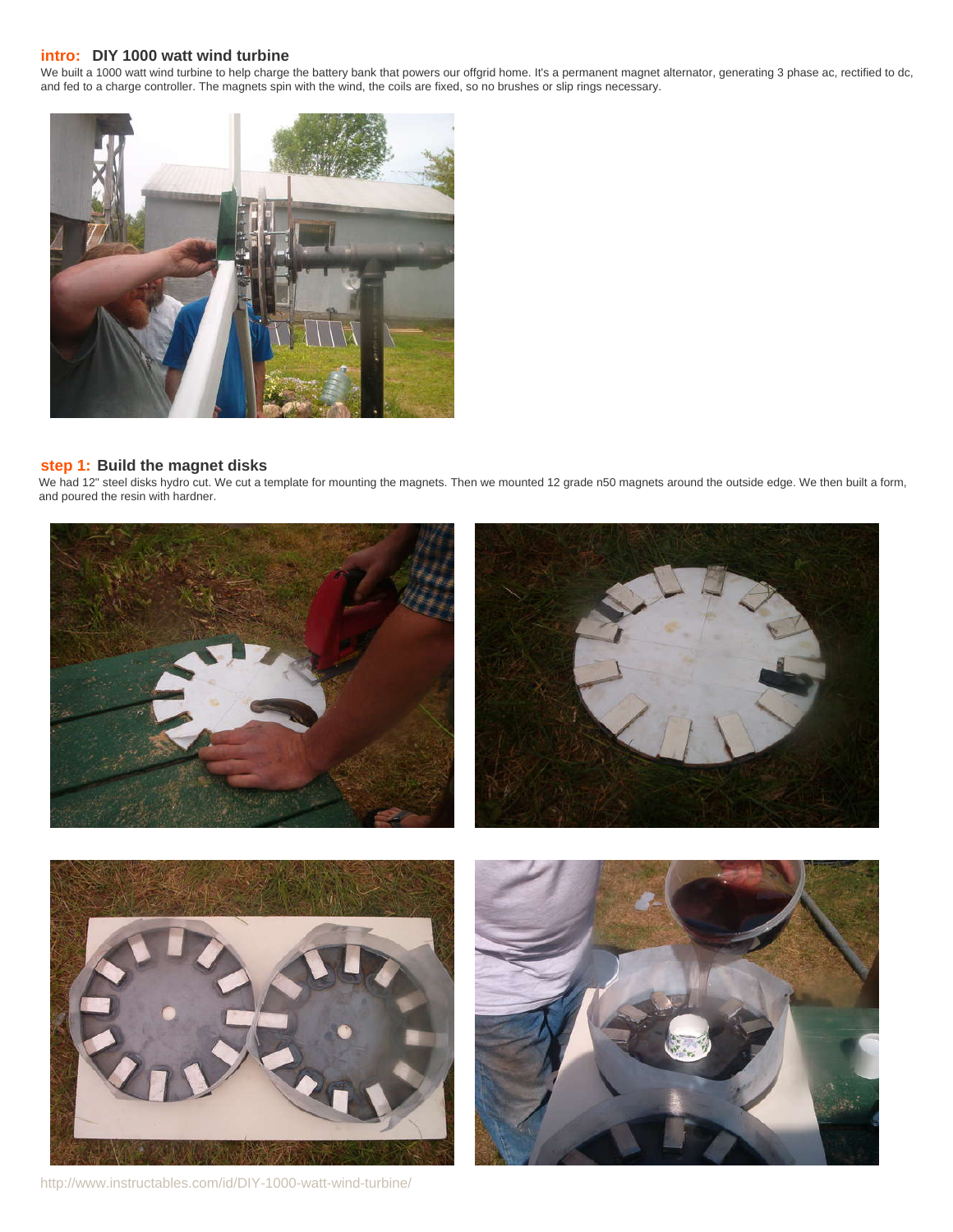<span id="page-2-0"></span>

## **step 2: Build the coil disk**

We wound the nine individual coils, soldered them in a 3 phase wye configuration, and encased them in resin. We used 35 turns of 2 parallel strands of 14 gauge enameled wire for 12 volts. Use 35 turns of single strand for 24 volts.

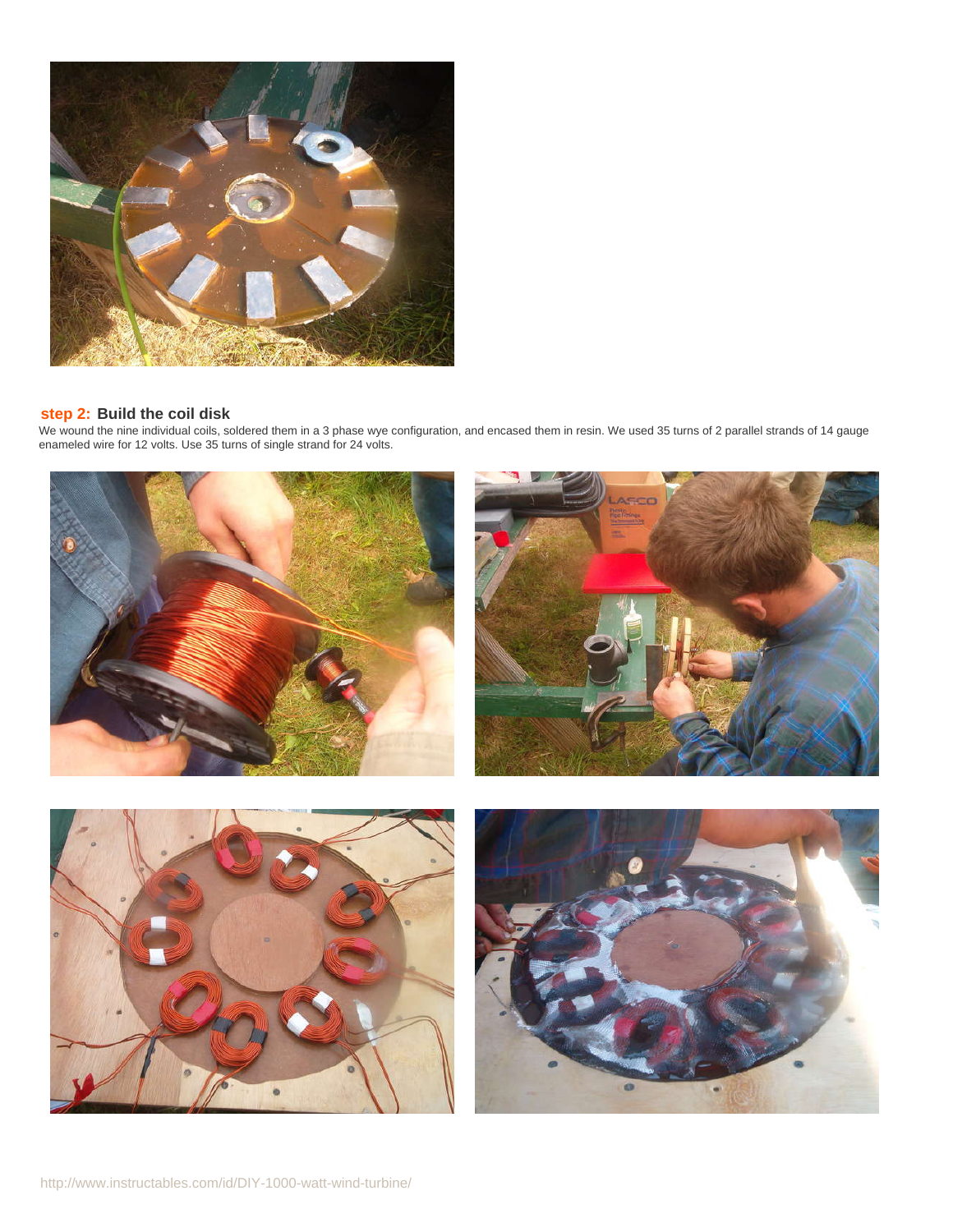<span id="page-3-0"></span>

## **step 3: Build the bearing assembly**

Two Harley Davidson wheel bearings are inserted into the pipe, with a smaller pipe locked between them to keep them in place.



## **step 4: construct the blades**

The blades are 2" x 6" pine, cut at 10 degrees on a table saw, and sanded into a rough airfoil. Not perfect, but close enough.

More can be found at

<http://tech.groups.yahoo.com/group/axialflux/>

<http://www.green-trust.org>

<http://youtube.com/watch?v=o9EEHFKEckM>

**step 5: Bolt it all together**

# **Related Instructables**

**Subscribe to MAKE** and get 5 ISSUES for the PRICE OF 4! Build, Hack, Play, **Make** 

SPECIAL OFFER FOR INSTRUCTABLES **MAKE Magazine**  **BONUS ISSUE >> Get a FULL YEAR** plus a BONUS ISSUE for only \$29.95

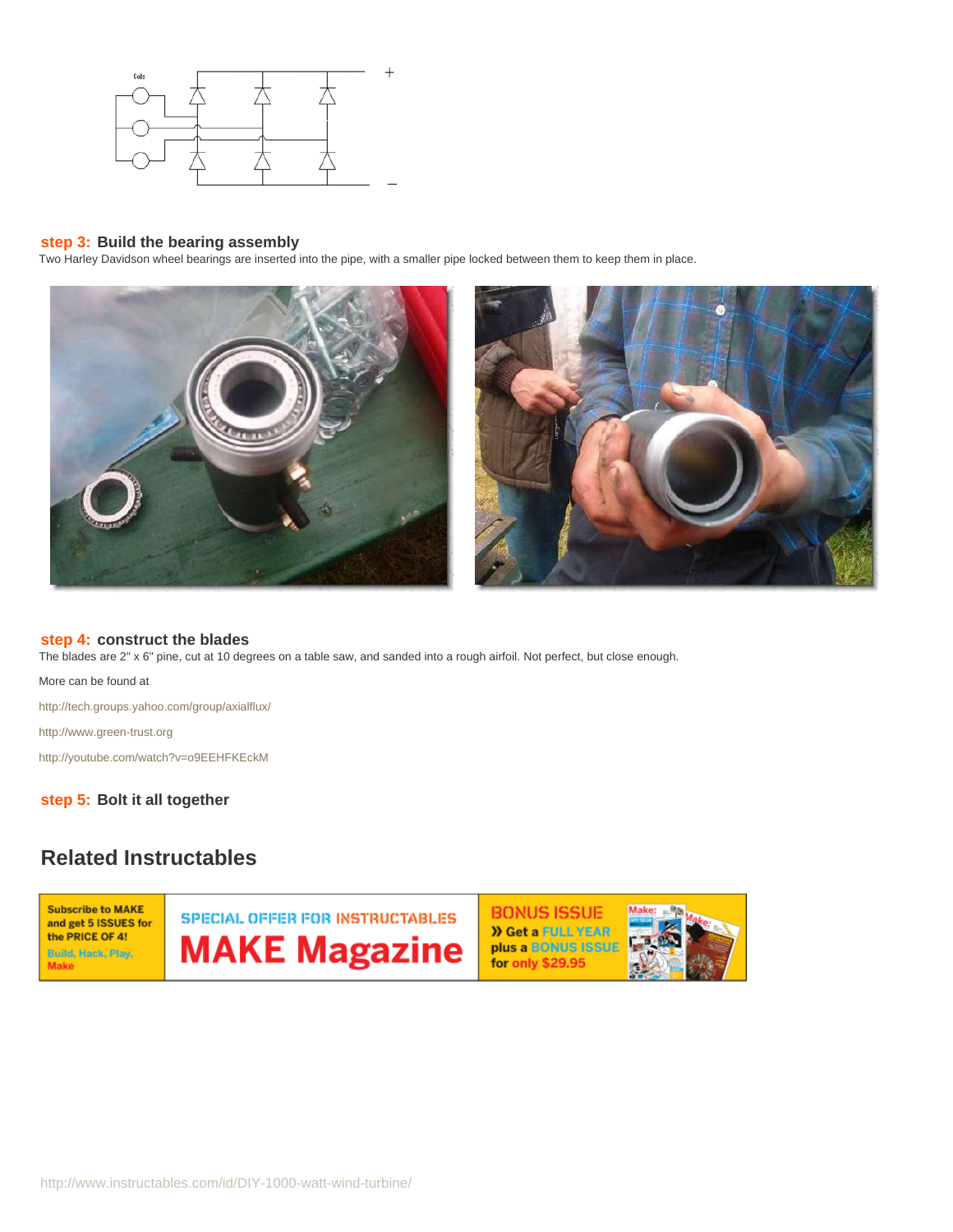# <span id="page-4-0"></span>**Comments**

## **50 comments [Add Comment](http://www.instructables.com/id/DIY-1000-watt-wind-turbine/?utm_source=pdf&utm_campaign=comments#comments) [view all](http://www.instructables.com/id/DIY-1000-watt-wind-turbine/?utm_source=pdf&utm_campaign=comments&comments=all&sort=OLDEST#comments) [688](http://www.instructables.com/id/DIY-1000-watt-wind-turbine/?utm_source=pdf&utm_campaign=comments&comments=all&sort=OLDEST#comments) [comments](http://www.instructables.com/id/DIY-1000-watt-wind-turbine/?utm_source=pdf&utm_campaign=comments&comments=all&sort=OLDEST#comments)**



**[shooter01](http://www.instructables.com/member/shooter01/?utm_source=pdf&utm_campaign=comments)** says: Apr 14, 2009. 12:03 PM **[REPLY](http://www.instructables.com/id/DIY-1000-watt-wind-turbine/?utm_source=pdf&utm_campaign=comments#DISCUSS)** How do you hook this up to a home. I live on top of a hill and a turbine would work great for me, but I just cannot comprehend how it hooks to my homes power supply.



## **SSpence** says: **Apr 14, 2009. 12:27 PM <b>[REPLY](http://www.instructables.com/id/DIY-1000-watt-wind-turbine/?utm_source=pdf&utm_campaign=comments#DISCUSS)**

turbine charges batteries which feed an inverter connected to your ac breaker panel.



### **[shooter01](http://www.instructables.com/member/shooter01/?utm_source=pdf&utm_campaign=comments)** says: Apr 14, 2009. 1:46 PM **[REPLY](http://www.instructables.com/id/DIY-1000-watt-wind-turbine/?utm_source=pdf&utm_campaign=comments#DISCUSS)**

So I will probobly need and electrician to do this? right.

And while you were pouring that compound that holds the magnets together what did you put underneath them and overtop of them, and then you covered that with the compound. What exactly is the compound you used?

How far apart do the coils and magnets need to be from each other?

What was the stuff that came in a bar that you filled the holes in the dried compound with and then sanded off?



## **SSpence** says: Apr 14, 2009. 2:13 PM **[REPLY](http://www.instructables.com/id/DIY-1000-watt-wind-turbine/?utm_source=pdf&utm_campaign=comments#DISCUSS) Apr 14, 2009. 2:13 PM <b>REPLY**

I was my own electrician.

there is a steel plate under the magnets, and I put a paper strip around the outside to hold the epoxy.

used bondo to fill the holes.

you ight want to get Dan Bartmann's book, as it explains all this.<http://www.otherpower.com>



## **[shooter01](http://www.instructables.com/member/shooter01/?utm_source=pdf&utm_campaign=comments)** says: Apr 15, 2009. 8:30 AM **[REPLY](http://www.instructables.com/id/DIY-1000-watt-wind-turbine/?utm_source=pdf&utm_campaign=comments#DISCUSS) Apr 25, 2009. 8:30 AM <b>REPLY**

One more question how do I know if I have enough wind to make it turn the wind mill?

**[shooter01](http://www.instructables.com/member/shooter01/?utm_source=pdf&utm_campaign=comments)** says: Apr 15, 2009. 8:14 AM **[REPLY](http://www.instructables.com/id/DIY-1000-watt-wind-turbine/?utm_source=pdf&utm_campaign=comments#DISCUSS) Apr 15, 2009. 8:14 AM <b>REPLY** Okay i checked the books website out will the book Homebrew Wind Power A Hands-on Guide to Harnessing the Wind by Dan Bartmann and Dan Fink show me what to get and how to hook it up to my home's power supply?



### **[ghans\\_00](http://www.instructables.com/member/ghans_00/?utm_source=pdf&utm_campaign=comments)** says: Apr 11, 2009. 8:38 PM **[REPLY](http://www.instructables.com/id/DIY-1000-watt-wind-turbine/?utm_source=pdf&utm_campaign=comments#DISCUSS)**

Hi Everyone, can you give me and Idea of how hard it is to drive a permanent magnet alternator to produce enough electricity, say 12v 70 amps max capabilty.

Does it creat a stopping force just like car alternators??? I wonder...

is it turnable by hands ( pls. give me atleast an example of how much torque is produce during magnetic flux induction. ) Perhaps you can also suggest me some motors w/ this specifications and attributes low torque during induction. Thanks Guys!



**SSpence** says: Apr 12, 2009. 6:29 AM **[REPLY](http://www.instructables.com/id/DIY-1000-watt-wind-turbine/?utm_source=pdf&utm_campaign=comments#DISCUSS) Apr 12, 2009. 6:29 AM <b>REPLY** 

It's easy to turn with your fingers (no cogging) with no load attached. The heavier the load, the more torque it requires. This is the same for any alternator / generator.



## **[ghans\\_00](http://www.instructables.com/member/ghans_00/?utm_source=pdf&utm_campaign=comments)** says: Apr 13, 2009. 8:30 PM **[REPLY](http://www.instructables.com/id/DIY-1000-watt-wind-turbine/?utm_source=pdf&utm_campaign=comments#DISCUSS)**

Thanks a lot Sir! The info you gave is very helpful to me, But can you can give a hint how much torque will i be dealing with if let's say my load is atleast 50amps?... how much if 70amps load?

Pls. kindly specify torque and how much it translates say on how much it is not turnable by bear hands.

I'm from a poor family so I cannot afford to buy equipments for this kind of testing. All I'm relying now is the bit by bit infos given to me by good people like you!

I really appreciate your help... Thanks!



I don't have those numbers, but it's capable of being spun by a 30 mph wind with 800+ watts attached.

**[sspence](http://www.instructables.com/member/sspence/?utm_source=pdf&utm_campaign=comments)** says: Apr 14, 2009. 5:08 AM **[REPLY](http://www.instructables.com/id/DIY-1000-watt-wind-turbine/?utm_source=pdf&utm_campaign=comments#DISCUSS)**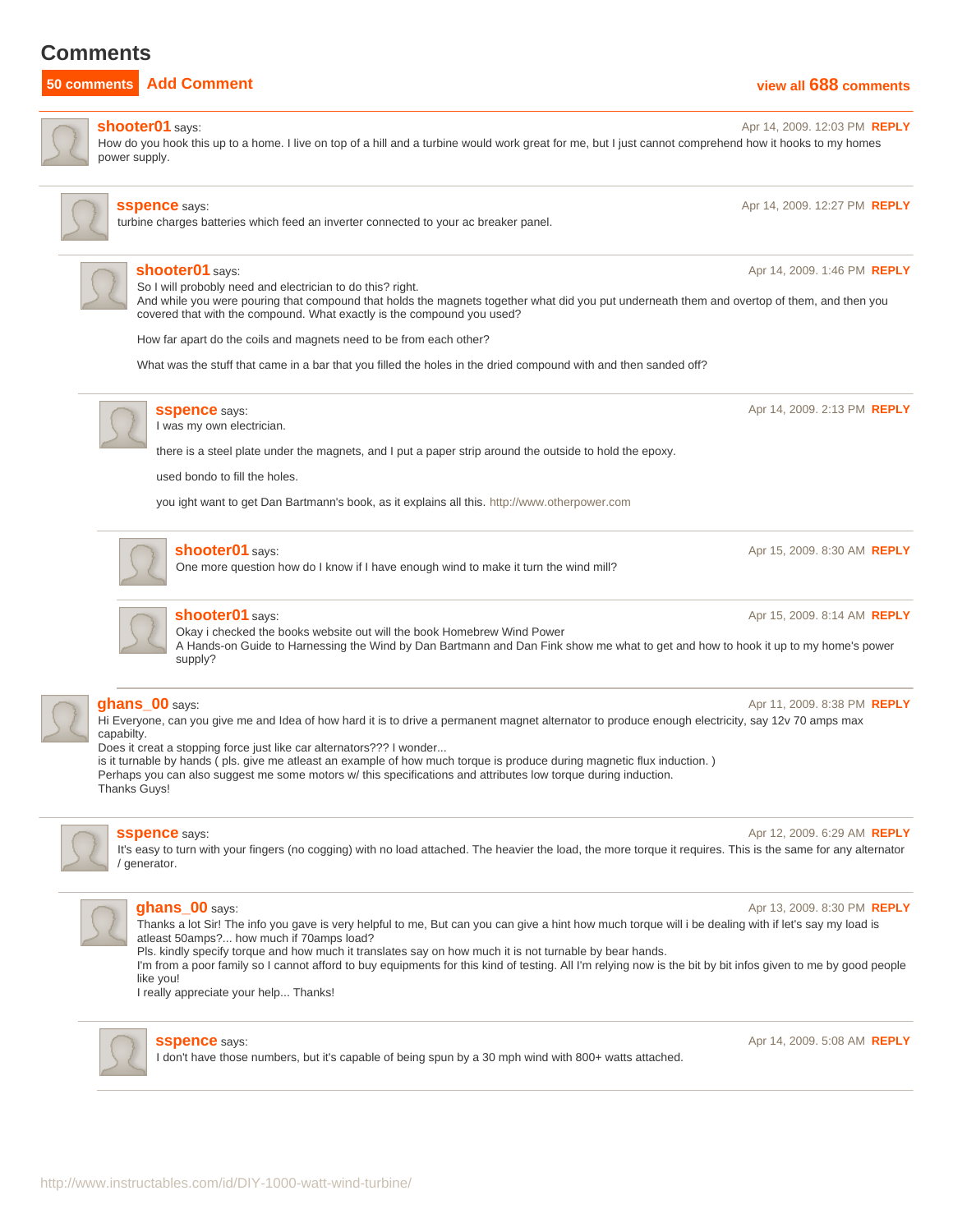

30mph... I'd like to know how long is the diameter of the blades are Sir? I also have another questions...

**1.** About car alternator and permanent magnet alternators... How would you compare the amount of torque that is produced during its charging state in its own respective specification since car alternators have the higher rpm req.**?**

Since I started w/ 70amps 12v, and 50 amps load(battery).... let's stick to it. It's ok if you just answer it by percentage!

**2.** I also wonder, what if I add another load of 45amps. That would make a circuit of alternator/generator(12v70amps), battery(12v50amps), and 45amps load.

Would i experience more increase in torque while charging and consuming at the same time? I hope I'm making sense... There is so much I'm wondered of. Thanks!



**[conntaxman](http://www.instructables.com/member/conntaxman/?utm_source=pdf&utm_campaign=comments)** says: Apr 15, 2009. 5:26 AM **[REPLY](http://www.instructables.com/id/DIY-1000-watt-wind-turbine/?utm_source=pdf&utm_campaign=comments#DISCUSS)**

Well I put my vawt with the 12 magnet and 9 coils with 200 windings each coil. At 60 rpm im getting 20 volts and 2 amps so that is about 40 watts. Have no idea if that is good or not. The wind speed is about 7 to 10 miles per hr. Thats what the weather man says for my area.Two lights in the top left corrnor of window.





## **[Dan90011](http://www.instructables.com/member/Dan90011/?utm_source=pdf&utm_campaign=comments)** says: Apr 11, 2009. 5:33 PM **[REPLY](http://www.instructables.com/id/DIY-1000-watt-wind-turbine/?utm_source=pdf&utm_campaign=comments#DISCUSS)**

Is anyone near Los Angeles or Rosamond, CA that can show me a wind turbine they have made on their own. Even better can someone with experience share the knowledge and teach me how to make one.

dan90011@yahoo.com

Perhaps you can enlighten me...

I took your advice and choose power4home.com as you rated them #1.

I paid by credit card and some of the ebooks arrived corrupt and damaged. Others were fine and very good. Some of their video links are dead. I emailed them at support@power4home.com a number of days ago and got no answer. I have since emailed a second time and again, nothing.

They have no other way to contact them (phone or address) yet they state they will answer any questions at the support email address.

I have since done some research on the web about the company which I should have done before. They are listed as "a scam" by some, "not a scam" by others, "will not refund if dissatisfied as they stated they would on their web page".

There is no way to go back and try to re-download the ebooks as once you do and click from their page...that page is gone.

So being "highly satisfied" by power4home, what's your take on this? Do you by any chance have a telephone number?

My next step is to contact the Attorney General here in Texas.

Thanks for your help.



I never rated them, reviewed them, or recommended them. They look extremely scammy to me.



### **[liqudice](http://www.instructables.com/member/liqudice/?utm_source=pdf&utm_campaign=comments)** says: Apr 2, 2009. 7:25 PM **[REPLY](http://www.instructables.com/id/DIY-1000-watt-wind-turbine/?utm_source=pdf&utm_campaign=comments#DISCUSS) Apr 2, 2009. 7:25 PM <b>REPLY**

hey sspence just wondering did you make your rectifier or is this just the schematic for what you used? if you did what diodes did you use. just trying to work on an all in one controller I can adjust. i know they make them but i like to leave myself the option to build my own. also could you show a picture of the coils tied up in wye before the resin poured if you can, i have some creative ideas for it (i.e. quick plugs)? thanks for your time and of course patience. and also for educating the masses with your knowledge.



http://www.instructables.com/id/DIY-1000-watt-wind-turbine/

I ordered a heavy duty rectifier from china. handles at least 100 amps. I sell them at<http://www.green-trust.org/products/>

**[Yondo](http://www.instructables.com/member/Yondo/?utm_source=pdf&utm_campaign=comments)** says: Apr 7, 2009. 7:02 PM **[REPLY](http://www.instructables.com/id/DIY-1000-watt-wind-turbine/?utm_source=pdf&utm_campaign=comments#DISCUSS)**

**SSpence** says: **Apr 8, 2009. 6:11 AM <b>[REPLY](http://www.instructables.com/id/DIY-1000-watt-wind-turbine/?utm_source=pdf&utm_campaign=comments#DISCUSS)** 

**SSDENCE** says: Apr 6, 2009. 6:49 PM **[REPLY](http://www.instructables.com/id/DIY-1000-watt-wind-turbine/?utm_source=pdf&utm_campaign=comments#DISCUSS)**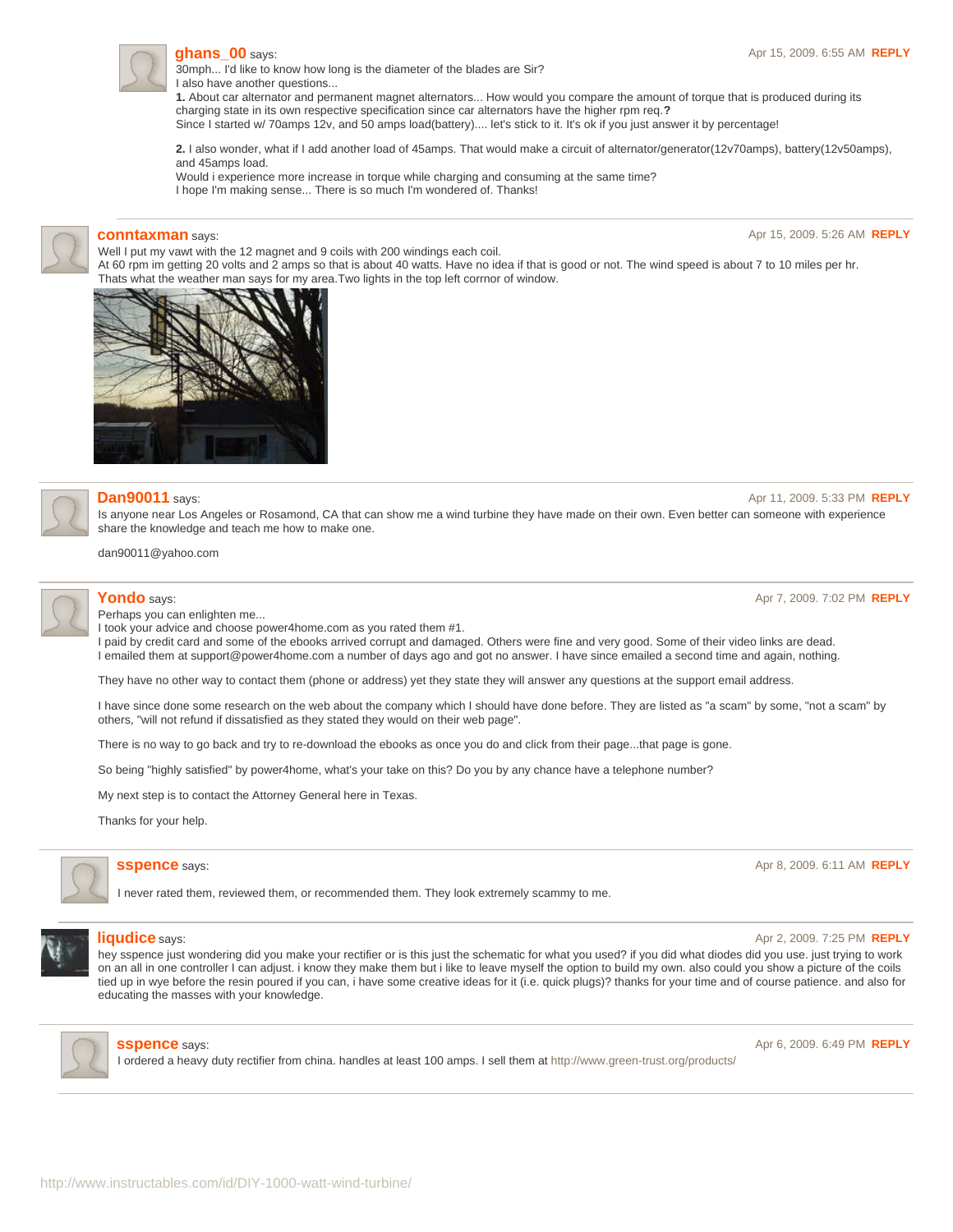

is it possible to make a 3,000 watt wind turbine using your design? If so what would i need to do? thank you

**SSpence** says: **Apr 6, 2009. 6:46 PM <b>[REPLY](http://www.instructables.com/id/DIY-1000-watt-wind-turbine/?utm_source=pdf&utm_campaign=comments#DISCUSS) Apr 6, 2009. 6:46 PM <b>REPLY** 

You would need quite a bit of redesign, including much longer blades, and thicker wires.



## **[wasacurlyjoe](http://www.instructables.com/member/wasacurlyjoe/?utm_source=pdf&utm_campaign=comments)** says: Apr 6, 2009. 9:34 AM **[REPLY](http://www.instructables.com/id/DIY-1000-watt-wind-turbine/?utm_source=pdf&utm_campaign=comments#DISCUSS)**

I recommend a wind turbine recipe book using axial flux wind generators by Hugh Piggott. You can google him and find the book at his site.



## **[Derin](http://www.instructables.com/member/Derin/?utm_source=pdf&utm_campaign=comments)** says: Apr 5, 2009. 9:10 AM **[REPLY](http://www.instructables.com/id/DIY-1000-watt-wind-turbine/?utm_source=pdf&utm_campaign=comments#DISCUSS)**

You would need to thicken the wires to get 3kW out of this.



## **[dontforget](http://www.instructables.com/member/dontforget/?utm_source=pdf&utm_campaign=comments)** says: Apr 1, 2009. 4:19 AM **[REPLY](http://www.instructables.com/id/DIY-1000-watt-wind-turbine/?utm_source=pdf&utm_campaign=comments#DISCUSS)**

What if you wanted the windmill to be able to power an entire home would it be possible to make a bigger version of this windmill?



## **[crazyman43](http://www.instructables.com/member/crazyman43/?utm_source=pdf&utm_campaign=comments)** says: Mar 31, 2009. 12:53 PM **[REPLY](http://www.instructables.com/id/DIY-1000-watt-wind-turbine/?utm_source=pdf&utm_campaign=comments#DISCUSS)**

hey i to hear more about this would email so we talk about this i like like more info how it's done. crazyman47302@hotmail.com



## **[Davorin](http://www.instructables.com/member/Davorin/?utm_source=pdf&utm_campaign=comments)** says: Jan 6, 2009. 8:34 AM **[REPLY](http://www.instructables.com/id/DIY-1000-watt-wind-turbine/?utm_source=pdf&utm_campaign=comments#DISCUSS)**

How did you connect the coils? There is double winding wires. is there one end connect so in one coil current flows parallel up and down or there is some other way?



### **[sspence](http://www.instructables.com/member/sspence/?utm_source=pdf&utm_campaign=comments)** says: **Jan 6, 2009. 12:01 PM <b>[REPLY](http://www.instructables.com/id/DIY-1000-watt-wind-turbine/?utm_source=pdf&utm_campaign=comments#DISCUSS) Jan 6, 2009. 12:01 PM <b>REPLY Jan 6, 2009. 12:01 PM <b>REPLY**

In the coil, the strands are in parallel, both end of each strand are connected to each other. This is to share the current between the strands, it acts as a larger wire, but is easier to wind. 3 coils are connected in series, and the 3 series are connected in the center, leaving one end of each series to come down the tower to the rectifier.

### **[m1sterb0b](http://www.instructables.com/member/m1sterb0b/?utm_source=pdf&utm_campaign=comments)** says: Mar 28, 2009. 9:07 PM **[REPLY](http://www.instructables.com/id/DIY-1000-watt-wind-turbine/?utm_source=pdf&utm_campaign=comments#DISCUSS)**

Someone told me that the way that the coils are hooked up to each other is crucial because there is, in a sence, a polarity, in that one side is positive and the other side is negative. He said that if you have 2 coils hooked up the wrong way that they could actually just cancel each other out. Is this true?



Yes, it is. I was making a smaller turbine for my intro to technology and engineering class and for our first model we had to reverse 2 of our coils since our output was so low. We knew before hand that they had to alternate, but we must have gotten confused for one of them that messed up the rest.

Our coils were all wired together in series, it might work differently here, but I doubt it.



## **[conntaxman](http://www.instructables.com/member/conntaxman/?utm_source=pdf&utm_campaign=comments)** says: **Mar 28, 2009. 9:17 PM <b>[REPLY](http://www.instructables.com/id/DIY-1000-watt-wind-turbine/?utm_source=pdf&utm_campaign=comments#DISCUSS) Mar 28, 2009. 9:17 PM <b>REPLY**

Well have finished up my alternator,I have the 12/9 and the coils have 200 windings each seires of 3. Im turning the alt. with a drill and counted the rpm's. At 100 rpm Im getting about 20 volts and 1 to 2 amps from a load of a car tail light bulb. If I short the alt . at the 100 rpm's I shows about 9 amps. Dose that sound pretty good?

Tks for any advice and reading. Johnny



### **[nickk](http://www.instructables.com/member/nickk/?utm_source=pdf&utm_campaign=comments)** says: Mar 16, 2009. 4:10 PM **[REPLY](http://www.instructables.com/id/DIY-1000-watt-wind-turbine/?utm_source=pdf&utm_campaign=comments#DISCUSS)** Hello ,

You say "We used 35 turns of 2 parallel strands of 14 gauge enameled wire for 12 volts" does this mean that the final output will be 12 V DC ? if yes then it is not enough to charge a battery, we need 13.5 VDC to do so, what do you say ?



**SSpence** says: **Mar 16, 2009. 7:51 PM <b>[REPLY](http://www.instructables.com/id/DIY-1000-watt-wind-turbine/?utm_source=pdf&utm_campaign=comments#DISCUSS) Mar 16, 2009. 7:51 PM <b>REPLY** 

it doesn't output 12v, it's a turbine designed for a 12v battery system. just like when you buy a "12v" solar panel, it actually outputs 17v.

**[JakeTobak](http://www.instructables.com/member/JakeTobak/?utm_source=pdf&utm_campaign=comments)** says: Mar 30, 2009. 2:59 PM **[REPLY](http://www.instructables.com/id/DIY-1000-watt-wind-turbine/?utm_source=pdf&utm_campaign=comments#DISCUSS)**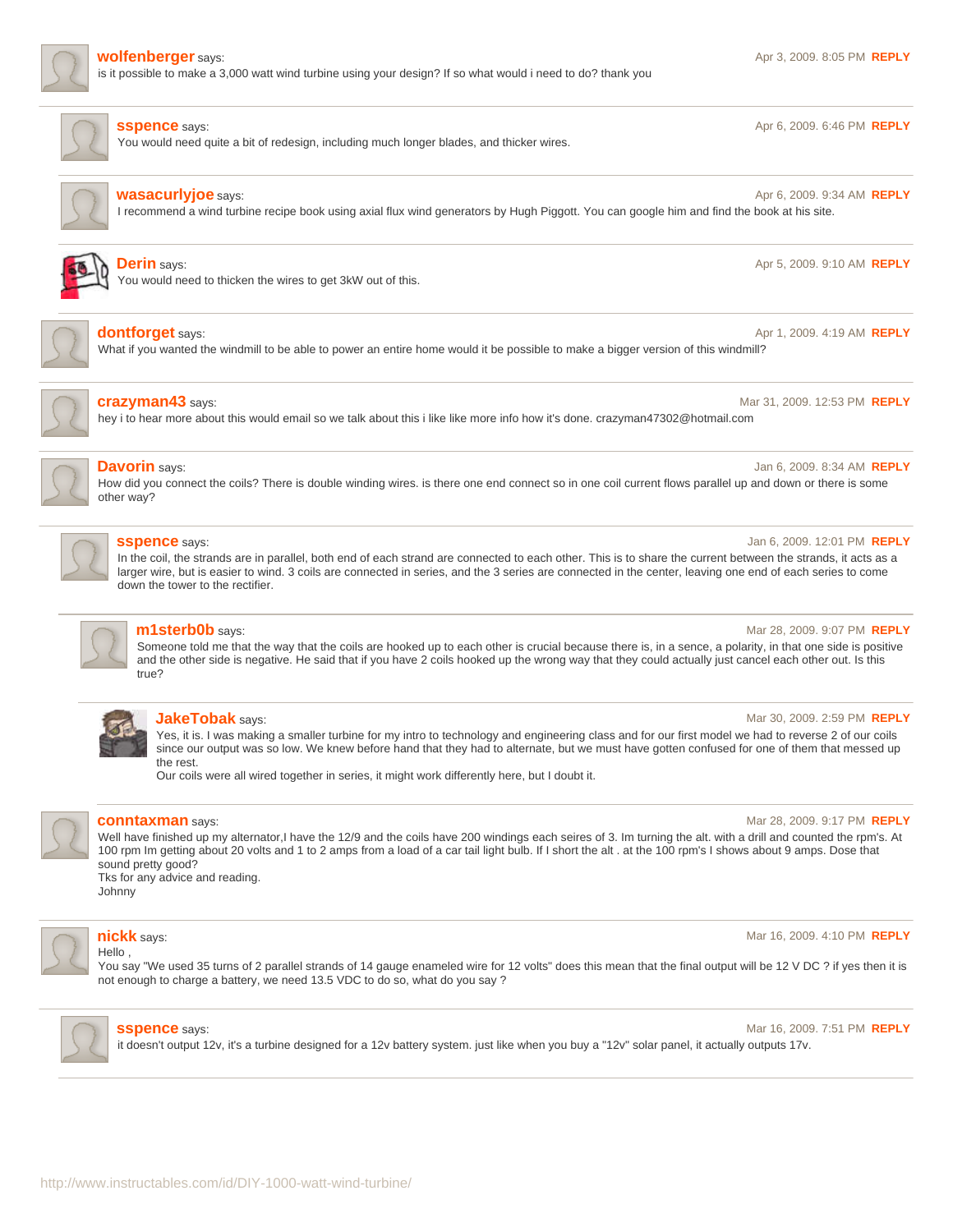

### **[m1sterb0b](http://www.instructables.com/member/m1sterb0b/?utm_source=pdf&utm_campaign=comments)** says: Mar 28, 2009. 9:03 PM **[REPLY](http://www.instructables.com/id/DIY-1000-watt-wind-turbine/?utm_source=pdf&utm_campaign=comments#DISCUSS)**

I thought that trying to charge a battery with too much voltage (over volting) was bad for it. I really know nothing about charging batteries, I'm new to all of this (I'm trying to learn so I can build several wind generators for my house) and some of it is confusing.



## **[jonek1kw](http://www.instructables.com/member/jonek1kw/?utm_source=pdf&utm_campaign=comments)** says: Mar 2, 2009. 8:02 PM **[REPLY](http://www.instructables.com/id/DIY-1000-watt-wind-turbine/?utm_source=pdf&utm_campaign=comments#DISCUSS)**

Great project, like it alot, I was wondering though what if a person were to add another set of coils like previously suggested recessing on set of magnets and then add another set of twelve behind it for a combine total of 36 magnets and 18 coils, do you think that could possibly work? Kinda new to this so please excuse if it's a ridiculous idea

**SSpence** says: **Mar 3, 2009. 4:56 AM <b>[REPLY](http://www.instructables.com/id/DIY-1000-watt-wind-turbine/?utm_source=pdf&utm_campaign=comments#DISCUSS) Mar 3, 2009. 4:56 AM <b>REPLY** 

No, that's not going to work. you need two magnet plates sandwiching a coil plate, with a 12:9 magnet to coil ratio. Why would you want to add additional coils and magnets? the design as presented works fine. don't screw it up.



## **[m1sterb0b](http://www.instructables.com/member/m1sterb0b/?utm_source=pdf&utm_campaign=comments)** says: **Married Step 2009. 7:24 PM <b>[REPLY](http://www.instructables.com/id/DIY-1000-watt-wind-turbine/?utm_source=pdf&utm_campaign=comments#DISCUSS) Married Step 30 and 22, 2009. 7:24 PM <b>REPLY**

When/if I get around to building a wind generator, do I NEED to use that particular ratio or is that just one that you found works well. Also, why does that ratio work well? What would happen if say you had 10 magnets to 12 coils instead of 9 to 12 and what would happen with 13 coils to 9 magnets instead of 12 to 9. Also, I grazed through and didn't notice a question regarding this (will keep searching) But . . . What is 3 phase? whats the difference between 2 and 3, and does that have anything to do with the ratio of coils to magnets?



**[sspence](http://www.instructables.com/member/sspence/?utm_source=pdf&utm_campaign=comments)** says: **Mar 25, 2009. 5:44 AM <b>[REPLY](http://www.instructables.com/id/DIY-1000-watt-wind-turbine/?utm_source=pdf&utm_campaign=comments#DISCUSS) Mar 25, 2009. 5:44 AM <b>REPLY** 

That ratio keeps opposing phases from being triggered at the same time, canceling each other. 3 phase means you have 3 sine waves being created, over lapping each other, smoothing the output and increasing the power being generated. It takes time for the voltage to swing through zero, hit peak, and swing through aero to the other peak. if you have 3 such signals, out of phase, the output stays near peak most of the time.



## **[m1sterb0b](http://www.instructables.com/member/m1sterb0b/?utm_source=pdf&utm_campaign=comments)** says: **March 28, 2009. 8:31 PM <b>[REPLY](http://www.instructables.com/id/DIY-1000-watt-wind-turbine/?utm_source=pdf&utm_campaign=comments#DISCUSS) March 28, 2009. 8:31 PM <b>REPLY**

Also, can I ask what kind of controller circuit you are using, and how many batteries you are using in your battery bank.

Does this generator actually take you off grid, or does it just cut the cost of your energy bill (if it just cuts the cost, by about how much does it cut)



# **[m1sterb0b](http://www.instructables.com/member/m1sterb0b/?utm_source=pdf&utm_campaign=comments)** says: Mar 28, 2009. 8:28 PM **[REPLY](http://www.instructables.com/id/DIY-1000-watt-wind-turbine/?utm_source=pdf&utm_campaign=comments#DISCUSS)**

okay, that makes sense. I'm new to the wind generator idea. I'm either going to do exactly what you did, or I'm going to try to find some generators or motors pre-made (maybe like one out of a treadmill or something like that) and use that to generate electricity).



### **[jonek1kw](http://www.instructables.com/member/jonek1kw/?utm_source=pdf&utm_campaign=comments)** says: Mar 3, 2009. 6:21 AM **[REPLY](http://www.instructables.com/id/DIY-1000-watt-wind-turbine/?utm_source=pdf&utm_campaign=comments#DISCUSS)**

Didn't know if you understood what i was saying. Do the steel plates behind the magnets prevent the magnetic fields from extending in both directions. My thought was to keep the 12:9 ratio sandwhiching the coils in between the magnets. But by adding another sleeve of coils followed by another sleeve of magnets, i was thinking it might have been possible to bring down 2KW max output, through 6 wires instead of 3 all the way down to the contol system to keep the phases from canceling out



### **SSpence** says: **Mar 3, 2009. 7:45 AM <b>[REPLY](http://www.instructables.com/id/DIY-1000-watt-wind-turbine/?utm_source=pdf&utm_campaign=comments#DISCUSS) Mar 3, 2009. 7:45 AM <b>REPLY**

The steel plate completes the flux lines for the magnets. There's little magnetic field on the back side. you could design a 2kw machine using larger awg wire and longer blades. may have to play with the number of coils to get the voltage back in line as the speed will be off.



### **[philwinds](http://www.instructables.com/member/philwinds/?utm_source=pdf&utm_campaign=comments)** says: Mar 22, 2009. 1:56 AM **[REPLY](http://www.instructables.com/id/DIY-1000-watt-wind-turbine/?utm_source=pdf&utm_campaign=comments#DISCUSS)**

it's me again. Can I use cars voltage regulator instead of the voltage controller you are using, considering that they are same 12 volts.



### **SSpence** says: **Mar 25, 2009. 5:52 AM <b>[REPLY](http://www.instructables.com/id/DIY-1000-watt-wind-turbine/?utm_source=pdf&utm_campaign=comments#DISCUSS) Mar 25, 2009. 5:52 AM <b>REPLY**

No. A car regulator works by regulating the field coils. This unit uses magnets, there are no field coils.



# **[philwinds](http://www.instructables.com/member/philwinds/?utm_source=pdf&utm_campaign=comments)** says: Mar 22, 2009. 1:54 AM **[REPLY](http://www.instructables.com/id/DIY-1000-watt-wind-turbine/?utm_source=pdf&utm_campaign=comments#DISCUSS)**

Hello,

If we have to charge a 10 pieces 12 volts battery used overnight, how many hours will it take to fully charge the said battery considering that the turbine operates normally.



### **SSpence** says: **Mar 25, 2009. 5:51 AM <b>[REPLY](http://www.instructables.com/id/DIY-1000-watt-wind-turbine/?utm_source=pdf&utm_campaign=comments#DISCUSS) Mar 25, 2009. 5:51 AM <b>REPLY**

depends on how many amp hours were removed from the battery, and how much wind you get, i.e., how many amp hours you produce. You lose 20% in the process due to battery inefficiency.

http://www.instructables.com/id/DIY-1000-watt-wind-turbine/